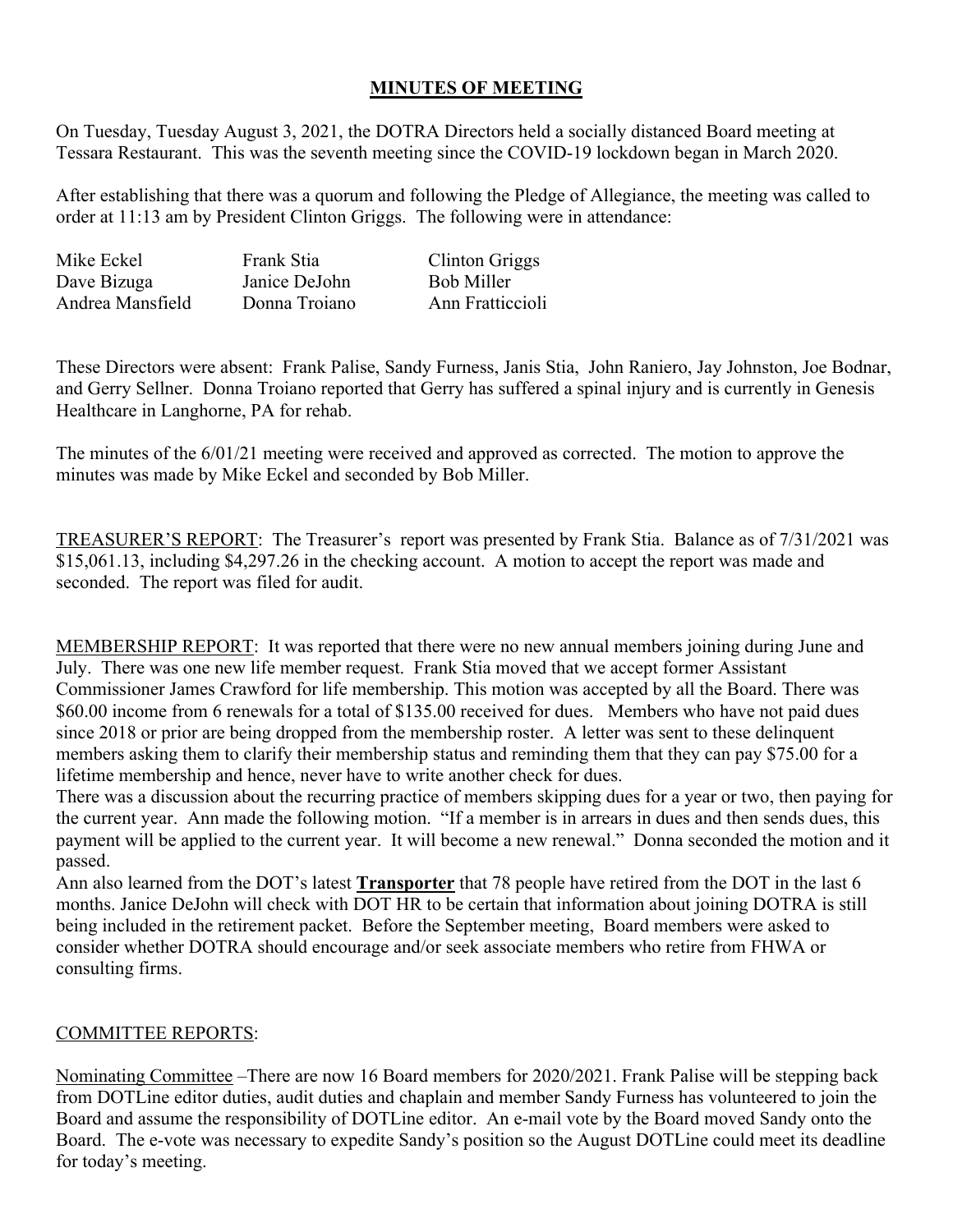By-Laws –Janice DeJohn will prepare a change to the By-Laws to present for adoption at the next meeting. This change will clarify the DOTRA policy regarding membership dues that become past due and then the member later pays current dues. The By-Laws were updated in March of 2020.

Website – Ann Fratticcioli reported that the website continues to receive a lot of visitors and she is updating information as needed, including any links to other websites of interest to our membership.

Employee Memorial Committee – Janice DeJohn reported that there has not been a recent meeting of the EMC and the annual Memorial Ceremony will be held on September 10 at 9:30 am in the DOT headquarters memorial area. This year is the 20<sup>th</sup> anniversary of the attack on the World Trade Center and the Pentagon.

Historian – Mike Eckel wrote an article about the NJ Turnpike for DOTLine which was used in the August DOTLine edition. For the November issue, Mike is working on an article on the history of DOT maritime resources.

Chaplain – Jay Johnston, acting Chaplain until a permanent chaplain is found, was absent. In the August DOTLine, there is an obituary catch up and the November issue will be carefully edited to be certain that the 2021 passing of any member has been noted during 2021.

Audit – The Audit Committee ( Frank Palise, Dave Bizuga and John Raniero) has not yet met to prepare the 2020 audit. Because Frank has asked to step back from some responsibilities, Dave volunteered to chair the audit committee and Janice was added to the committee.

## SOCIAL ACTIVITIES

Fall Picnic— Mike has secured a permit from MCPC for a picnic to be held at Rosedale Park on Wednesday, September 8. DOTRA will supply drinks, snack items and desserts. There will be no charge to the guests, but we will ask for a response to get a head count. Andrea Mansfield will shop for the beverages (beer, soda & water), Clint will get the ice, Mike will purchase individual bags of chips, etc. The flyer is in the August DOTLine and on FaceBook and the website. Anyone who can is welcome to donate a dessert.

Holiday Party-- Janis Stia has reserved December 8th for our annual luncheon at Mercer Oaks. No further action is needed at this time. A flyer with full details will be included in the November DOTLine. All plans are subject to change due to any new COVID restrictions.

Happy Hours—Happy Hour at Mastoris Diner has resumed and all members are encouraged to attend at 5 PM on the fourth Thursday of each month. There are reduced priced drinks and a free food buffet. Photos of July's Happy Hour are posted on FaceBook. Next Happy Hour is Thursday July 26.

TRIPS—No trips are being planned currently.

OLD BUSINESS: All old business was covered in the committee reports.

NEW BUSINESS : Linda Cardell Murphy, the well-known trainer of Kobe, the rescue dog, is recovering from a bad fall that injured her head.

Ann will prepare an up-dated "task chart" to distribute next month.

It was suggested that someone reach out to Brian Strizki to write a DOTLine article on the recent rescue effort in the Florida condominium collapse.